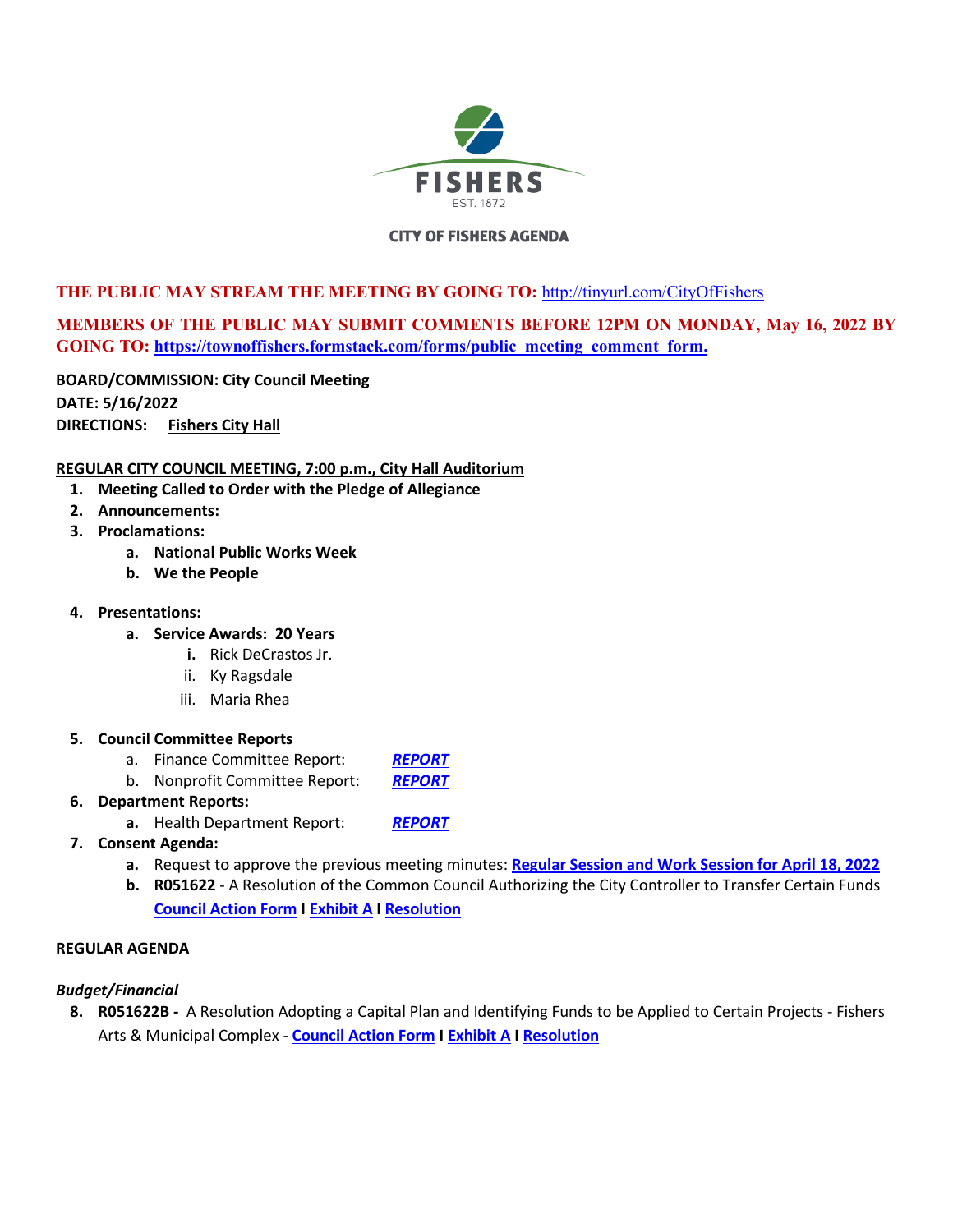

# **CITY OF FISHERS AGENDA**

- **9. 051622** An Ordinance amending Ordinance No. 081621 with respect to the use of the proceeds of the City of Fishers, Indiana Sewage Works Revenue Bonds of 2021. - **1 st Reading[: Council Action Form I](https://www.fishers.in.us/DocumentCenter/View/30486/2021-Sewage-Bonds-Bond-Ordinance-Amendment---Council-Action-Form---051622) [Ordinance](https://www.fishers.in.us/DocumentCenter/View/30487/2021-Sewage-Bonds-Bond-Ordinance-Amendment---Ordinance---051622)**
- **10. 051622A** An Ordinance amending Ordinance No. 081516J with respect to the use of the proceeds of the City of Fishers, Indiana Taxable Economic Development Revenue Bonds of 2018C. - **1 st Reading: [Council Action Form](https://www.fishers.in.us/DocumentCenter/View/30479/North-of-North-Bonds-Bond-Ordinance-Amendment---Council-Action-Form---051622A) I [Ordinance](https://www.fishers.in.us/DocumentCenter/View/30480/North-of-North-Bonds-Bond-Ordinance-Amendment---Ordinance---051622A)**
- **11. R051622A** A Request to Approve an Additional Appropriation from Excess Levy Fund (Neighborhood Matching Grant) **- Public Hearing[: Council Action Form](https://www.fishers.in.us/DocumentCenter/View/30484/Additional-Appropriation-of-Excess-Levy-Funds---Council-Action-Form---R051622A) I [Exhibit A](https://www.fishers.in.us/DocumentCenter/View/30498/Additional-Appropriation-of-Excess-Levy-Funds---Exhibit-A---R051622A) I [Exhibit B](https://www.fishers.in.us/DocumentCenter/View/30485/Additional-Appropriation-of-Excess-Levy-Funds---Exhibit-B---R051622A) I [Resolution](https://www.fishers.in.us/DocumentCenter/View/30497/Additional-Appropriation-of-Excess-Levy-Funds---Resolution---R051622A)**

# *Government/Miscellaneous*

- **12. 041822** An Ordinance Authorizing the City of Fishers to Become a Member of the Central Indiana Regional Development Authority Pursuant to Ind. Code 36-7.7 *et. seq. -* **2 nd Reading: [Council Action Form](https://www.fishers.in.us/DocumentCenter/View/30458/Member-of-the-Central-Indiana-Regional-Development-Authority---CAF---041822) I [Ordinance](https://www.fishers.in.us/DocumentCenter/View/30459/Member-of-the-Central-Indiana-Regional-Development-Authority---Ordinance---041822)**
- **13. R041822B** A Resolution Adopting a Preliminary Strategic Economic Development Plan for the Central Indiana Regional Development Authority Pursuant to Ind. Code 36-7.7 *et. Seq.:* **[Council Action Form](https://www.fishers.in.us/DocumentCenter/View/30464/Preliminary-Strategic-Economic-Development-for-the-Central-Indiana-Regional-Development-Authority---CAF---R041822B) [I Resolution](https://www.fishers.in.us/DocumentCenter/View/30424/Preliminary-Strategic-Economic-Development-for-the-Central-Indiana-Regional-Development-Authority---Resolution---R041822)**
- **14. 051622D** A request to approve an Amendment to the City of Fishers Salary Ordinance **1 st Reading: [Council](https://www.fishers.in.us/DocumentCenter/View/30477/2022-Salary-Ord-Amendment---CAF-051622D-1)  [Action Form](https://www.fishers.in.us/DocumentCenter/View/30477/2022-Salary-Ord-Amendment---CAF-051622D-1) I [Exhibit A I](https://www.fishers.in.us/DocumentCenter/View/30478/2022-Salary-Ord-Amendment---Exhibit-A---051622D) [Ordinance](https://www.fishers.in.us/DocumentCenter/View/30476/2022-Salary-Ord-Amendment---Ordinance---051622D)**

# *Planning & Zoning*

# *Burns Annexation*

- **15. R051622D** Request to approve a resolution adopting the Fiscal Plan for the Burns property annexation, Case #ANX-22-3.: **[Council Action Form I](https://www.fishers.in.us/DocumentCenter/View/30440/Burns-Property-Fiscal-Plan---Council-Action-Form---R051622D) [Exhibit A](https://www.fishers.in.us/DocumentCenter/View/30441/Burns-Property-Fiscal-Plan---Fiscal-Plan---R051622D) [I Resolution](https://www.fishers.in.us/DocumentCenter/View/30442/Burns-Property-Fiscal-Plan---Resolution---R051622D)**
- **16. 041822A** Request to approve a voluntary annexation of 7.06 acres, known as the Burns property. Subject site is generally located north of Southeastern Parkway, with the common address of 15348 Southeastern Parkway Fishers, Indiana 46037. Case ANX-22-3. - 2<sup>nd</sup> Reading[: Council Action Form I](https://www.fishers.in.us/DocumentCenter/View/30438/Burns-Property-Annex---Council-Action-Form---041822A---Final-Reading) [Ordinance](https://www.fishers.in.us/DocumentCenter/View/30439/Burns-Property-Annex---Ordinance---041822A---Final-Reading)

# *Whitcraf Estates Annexation*

- **19. R051622E** Request to approve a resolution adopting the Fiscal Plan for the Whitcraft Estates property annexation, Case #ANX-22-4.: **[Council Action Form](https://www.fishers.in.us/DocumentCenter/View/30430/Whitcraft-Estates-Fiscal-Plan---Council-Action-Form---R051622E) I [Exhibit A](https://www.fishers.in.us/DocumentCenter/View/30431/Whitcraft-Estates-Fiscal-Plan---Fiscal-Plan---R051622E) [I Resolution](https://www.fishers.in.us/DocumentCenter/View/30432/Whitcraft-Estates-Fiscal-Plan---Resolution---R051622E)**
- **20. 041822B** Request to approve a voluntary annexation of 4.99 acres known as the Whitcraft Estates property. Subject site is generally located east of Hoosier Road, with a common address of 12354 Hoosier Road Fishers, Indiana 46037. Case ANX-22-4 - **2nd Reading[: Council Action Form](https://www.fishers.in.us/DocumentCenter/View/30428/Whitcraft-Estates-Annex---Council-Action-Form---041822B---Final-Reading) I [Ordinance](https://www.fishers.in.us/DocumentCenter/View/30429/Whitcraft-Estates-Annex---Ordinance---041822B---Final-Reading)**